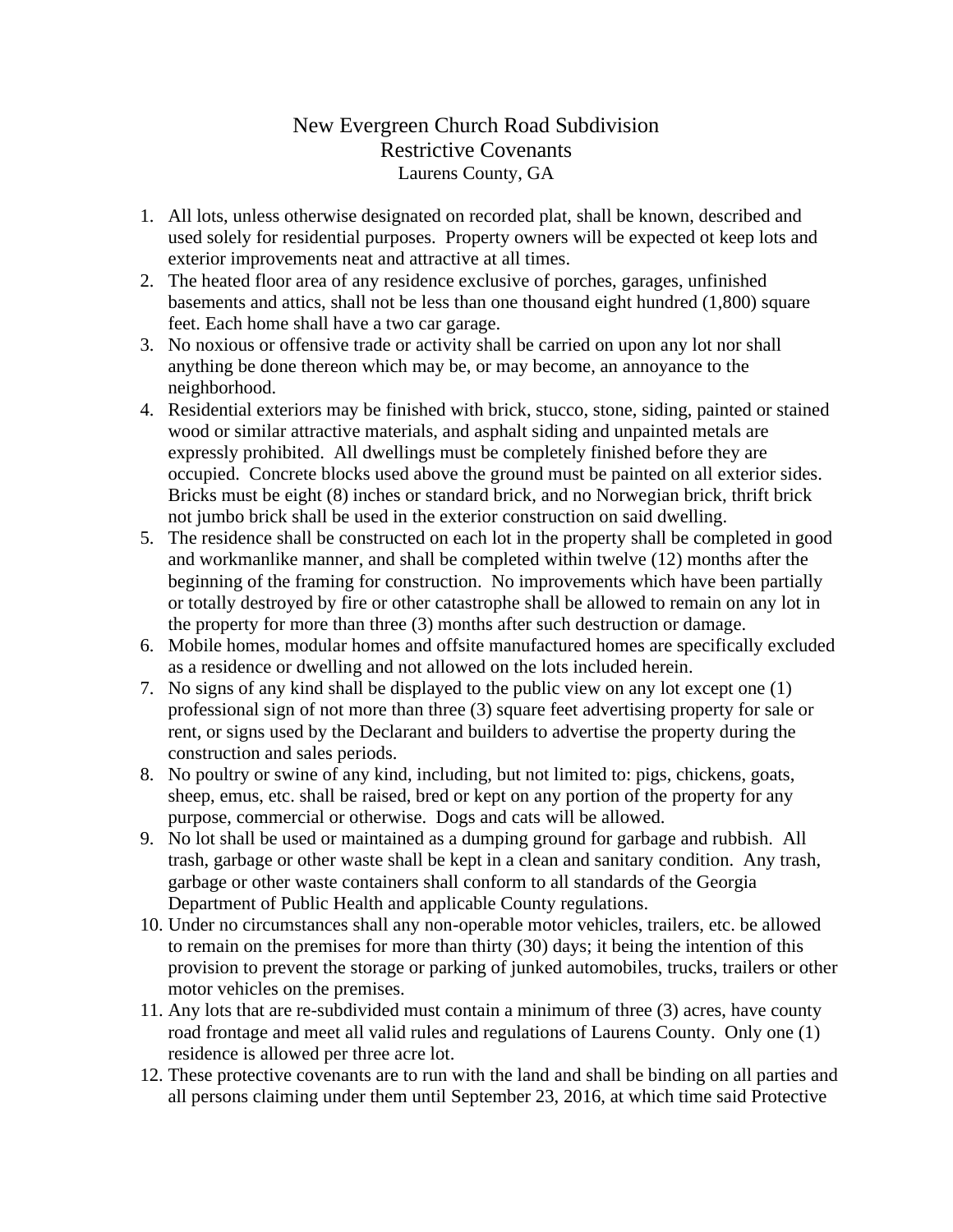Covenants shall be automatically extended for successive periods of ten (10) years, unless by a vote of a majority of the then owners of the lots, it is agreed to change the Protective Covenants in whole or in part. If the owners of any of the lots in this property or any of their heirs or assigns shall violate any of the covenants herein, it shall be lawful for any other person or persons owning any real property situate in said development or property to prosecute or proceeding at law or in equity against the person or persons violating or attempting to violate any such covenant and either to prevent him or them from doing so, or to recover damages or other redress of such violation and this provision shall be cumulative with, and not restrictive of rights provided by law.

- 13. Only the seller or its designated representative, if any, shall have the absolute right and discretion to amend, change or waive a particular restrictive covenant that is a bona fide hardship with respect to a particular lot owner due to soil conditions, topography, forestry considerations, building type, or building conditions. Notice of any proposed requests shall be in writing and a new copy given to any adjoining property owners. For a period of ten days from the date the seller or its designated representative are given notice, the adjoining property owners shall have the opportunity to submit written comments or objections to such requests. At any time during the following fifteen days after the ten day period, the seller or its designated representative shall have the absolute right and discretion to amend, change or waive a particular restrictive covenant that, in the seller's or the designated representative's judgment has imposed an undue hardship or burden on a particular lot owner. In the event of the dissolution of the seller, its designated representatives, if any, or its successors shall have all rights and powers accorded under this paragraph.
- 14. All additional structures located on any lot, including storage houses, pool houses, etc. shall be similar in structure or architecturally compatible to the main structure and shall compliment the main structure. No metal storage buildings shall be placed on said property.
- 15. The land owner, its designated representative, or its successor, shall not be liable in damages to anyone submitting proposed hardship changes, amendments or modifications to any owner of a lot affected by this Declaration by reason of mistake in judgment, negligence, or nonfeasance arising out of or in connection with approval or disapproval or failure to approve or disapprove any such hardship requests. Every person or entity who submits hardship requests for approval agrees, by submission of same, and every owner of a lot agrees, that he will not bring any suit or action against the land owner, its designated representative, or its successor to recover any such damages and does expressly waive any right or privilege to seek any such damages.
- 16. The covenants and restrictions contained in this instrument shall be enforceable by any owner of any lot concerned until their lawful expiration, and any owner of any such lot may take action at equity or law against any person violating the same, to secure a restraining order, injunction, damages and/or other legal and equitable relief and remedies.
- 17. Invalidation of any one of these Protective Covenants by judgment of Court Order shall in no way affect any of the other provisions which shall remain in full force and effect.

| Buyer: |  |
|--------|--|
| Buyer: |  |